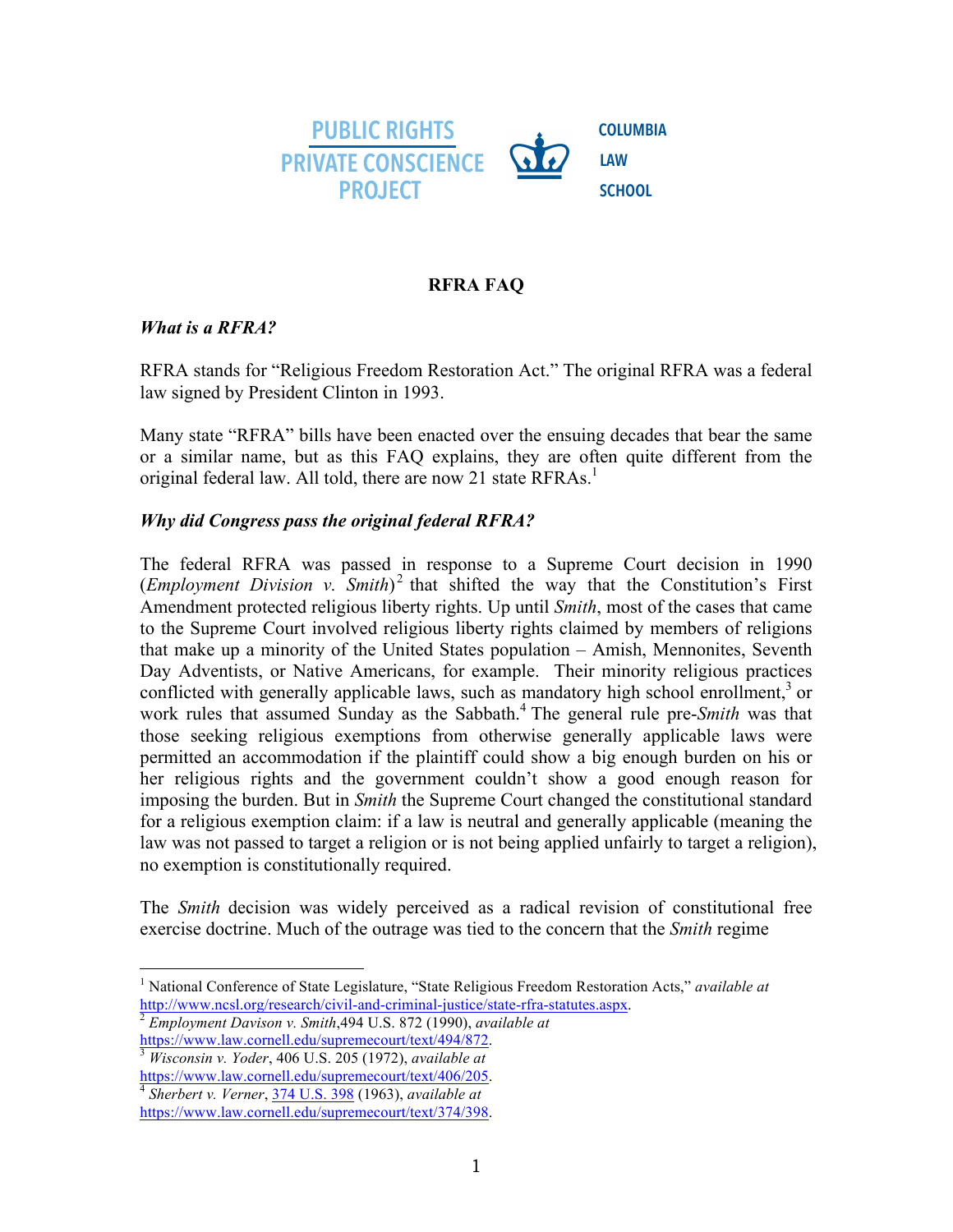

would not adequately protect minority religions. Majority religions have much less need of constitutional protection, because their religious concerns are often built into the "secular" state system – Christmas is a federal holiday and almost all businesses are closed on Christmas, for instance, compared to the holy days of other faiths that make up less of the American population. The plaintiffs in *Smith* itself were Native Americans working as drug addiction counselors who had been denied unemployment benefits when they were fired from their jobs for using peyote (a ritual practice connected to their religion). The Supreme Court found that they were not entitled to an exemption from rules prohibiting the smoking of peyote because the laws banning the use of peyote were general laws against controlled substances and were not passed or implemented unfairly against their religion.

A wide coalition of actors, both conservatives and liberals, was concerned that the *Smith* rule provided insufficient protections for religious liberty – particularly for the practices and beliefs of minority religions – and came together to pass the federal RFRA. It was supported by Senator Ted Kennedy and signed by then-President Bill Clinton. The federal RFRA explicitly sought to restore the pre-*Smith* rule: that a person's sincerely held religious belief may not be substantially burdened unless the government can justify the law with a compelling state interest and a showing that the law is narrowly tailored to accomplish that interest.

While the federal RFRA was originally written to apply to federal and state laws/policies that burdened religion, the Supreme Court held in a case called *City of Boerne<sup>5</sup>* that the federal RFRA applies only to federal, not state, laws or policies. There is also a law called the Federal Land Use and Institutionalized Persons Act, which applies the same federal RFRA standard to prisoners (in state or federal prison) and the land use cases.

# **What does the Federal RFRA Actually Say?**

The Federal RFRA's text is as follows:

# **(a) In general**

Government shall not substantially burden a person's exercise of religion even if the burden results from a rule of general applicability, except as provided in subsection (b) of this section.

# **(b) Exception**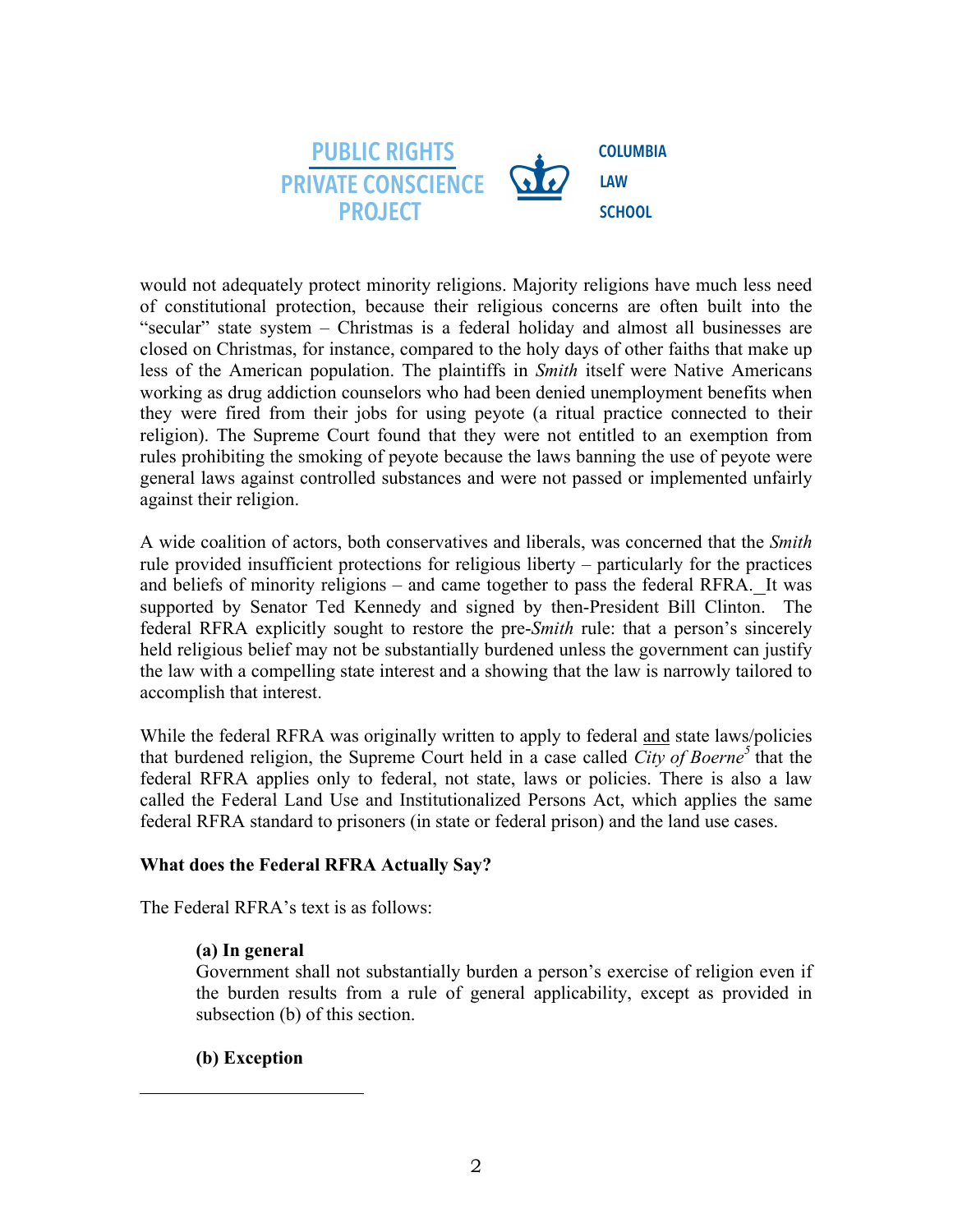

Government may substantially burden a person's exercise of religion only if it demonstrates that application of the burden to the person—

**(1)** is in furtherance of a compelling governmental interest; and

**(2)** is the least restrictive means of furthering that compelling governmental interest.<sup>6</sup>

In operation, this test requires that a person bringing a claim prove that a law imposes a substantial burden on the person's religious exercise. Once the person proves that, the government must show that it has a compelling interest in applying the law to the person in question (in other words a really important reason for enforcing the law against the person), and that the law is narrowly tailored to that purpose (in other words, the law does the least possible amount of damage to the person's rights while also accomplishing the important reason the government has for enforcing the law).

# *So what is the problem with RFRA today? Isn't protecting minority religions a good thing?*

Protecting minority religions – especially when their practices don't harm third parties who don't share their beliefs – is a worthy and valuable goal in a multicultural society. The problem is that the use of RFRA has drifted quite far from its intended targets. The federal RFRA is now being invoked not to protect minority religions from discrimination by the majority, but to enable members of majority religions (like the Christian owners of Hobby Lobby<sup>7</sup>), to impose their religious beliefs and strictures on other people who do not share them.

So the federal RFRA is really a cautionary tale, not an inspiration. Its implementation teaches us that we should proceed with caution when enacting these kinds of laws, as their application may drift substantially from the wrong they were intended to address.

On the state level, where many forms of RFRAs are being discussed and enacted this legislative session, there is a particular need for deliberation – particularly since there's nothing broken that these RFRAs are fixing. There are no contemporary threats to religious freedom that justify the need to pass a RFRA bill immediately. We often hear that the "radical expansion" of the rights of LGBT people poses a threat to the religious liberty of those whose religion teaches that homosexuality is a sin. Even assuming that LGBT civil rights protections set up a conflict with religious liberty (which we are not

<sup>6</sup> 42 U.S. Code § 2000bb–1. <sup>7</sup> *Burwell v. Hobby Lobby Stores*, 134 S.Ct. 2751 (2014), *available at* https://www.law.cornell.edu/supremecourt/text/13-354.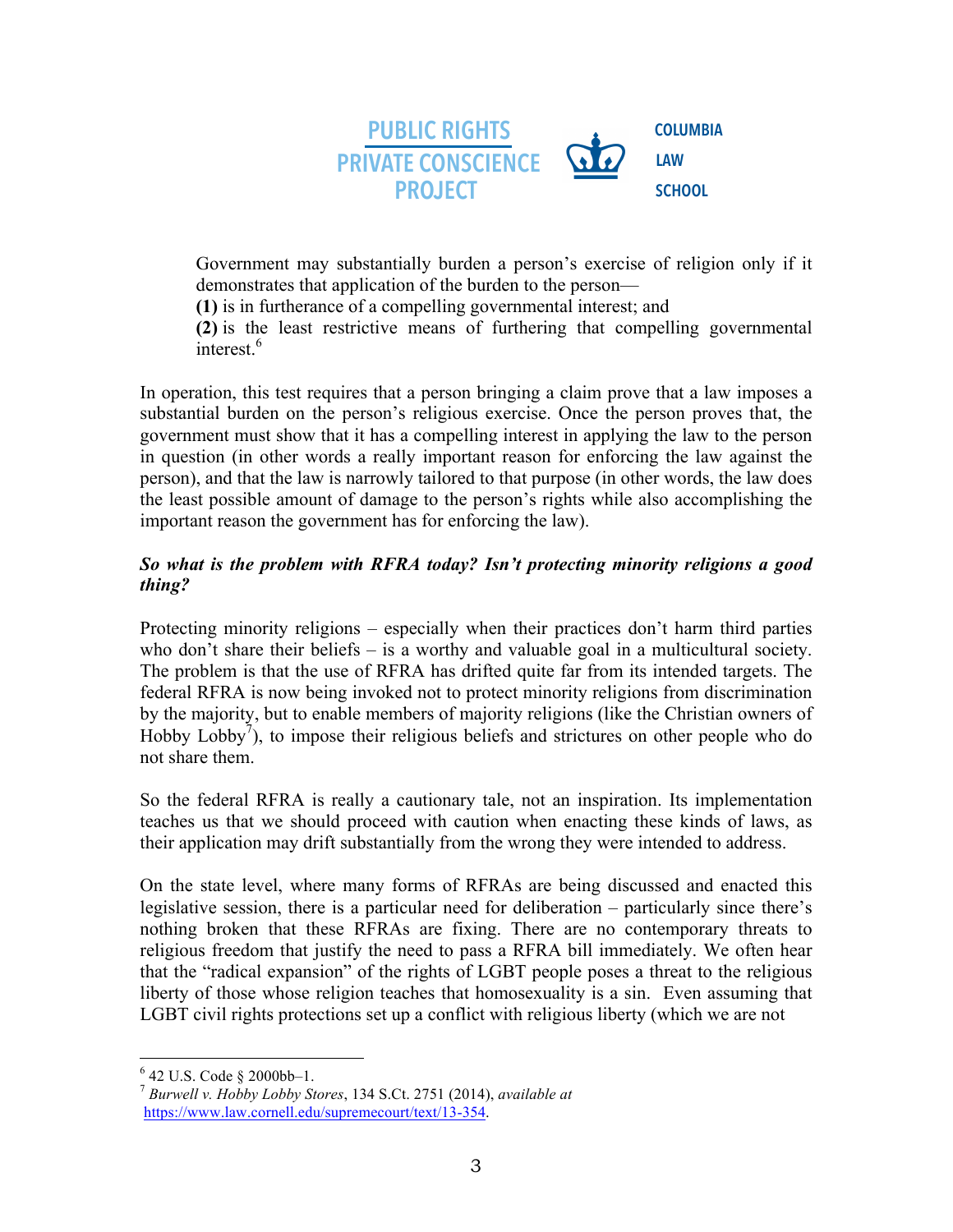

willing to concede), the fact remains that most of the states in which the religious liberty alarm bell has been rung do not prohibit discrimination on the basis of sexual orientation. Put another way, in most of these states it is completely legal to discriminate against LGBT people, and as such no RFRA is needed to deny a lesbian or gay person a job, housing, or service at a business. Some of these laws are being written in an attempt to anticipate a potential ruling from the Supreme Court legalizing the marriage rights of same-sex couples nationally – but the laws are still overly broad and dangerous, and rushing them through could have unanticipated consequences. And in the meantime, these states have their own free exercise state constitutional protections, in addition to the federal constitution, so true religious liberty *is* already protected.

#### *Are the state RFRAs the same as the federal RFRA?*

The text of the state RFRAs vary dramatically. Some are identical to the federal RFRA – although for the reasons explained above this should not make us any more sanguine about the dangers they present. But many of them vary. The federal RFRA, for instance, requires a "substantial burden" on religious exercise to trigger its protections, but some of the state RFRAs only require "a burden," or a concern about an imagined burden in the future without any requirement that the burden be serious in nature or that it be a real, rather than an imagined, harm.<sup>8</sup> To take another important example, the federal RFRA only applies to disputes where government action burdens a person's religious liberty. While some of the state laws likewise are limited to cases involving the state government, some of them allow the state RFRA to be used as a defense in a dispute between private parties.<sup>9</sup> This means that a business that does not want to serve LGBT individuals, for example, might be able to use RFRA as a defense if sued for discriminating against that person.

In sum, the state laws can vary dramatically from the federal RFRA in ways that could make them even more troublesome once they are on the books.

#### *Who is covered by the federal and state RFRAs?*

The answer varies by state. The federal RFRA applies to natural born persons (otherwise known as human beings) and, after *Hobby Lobby*, certain "closely-held" for-profit entities that are owned by a limited number of people who share the same religious views.

<sup>&</sup>lt;sup>8</sup> Ala.Const. Art. I, § 3.01; C.G.S.A. § 52-571b.<br><sup>9</sup> Indiana Senate Enrolled Act No. 101 (available at http://iga.in.gov/legislative/2015/bills/senate/101#); Miss. Code Ann. § 11-61-1 (2014).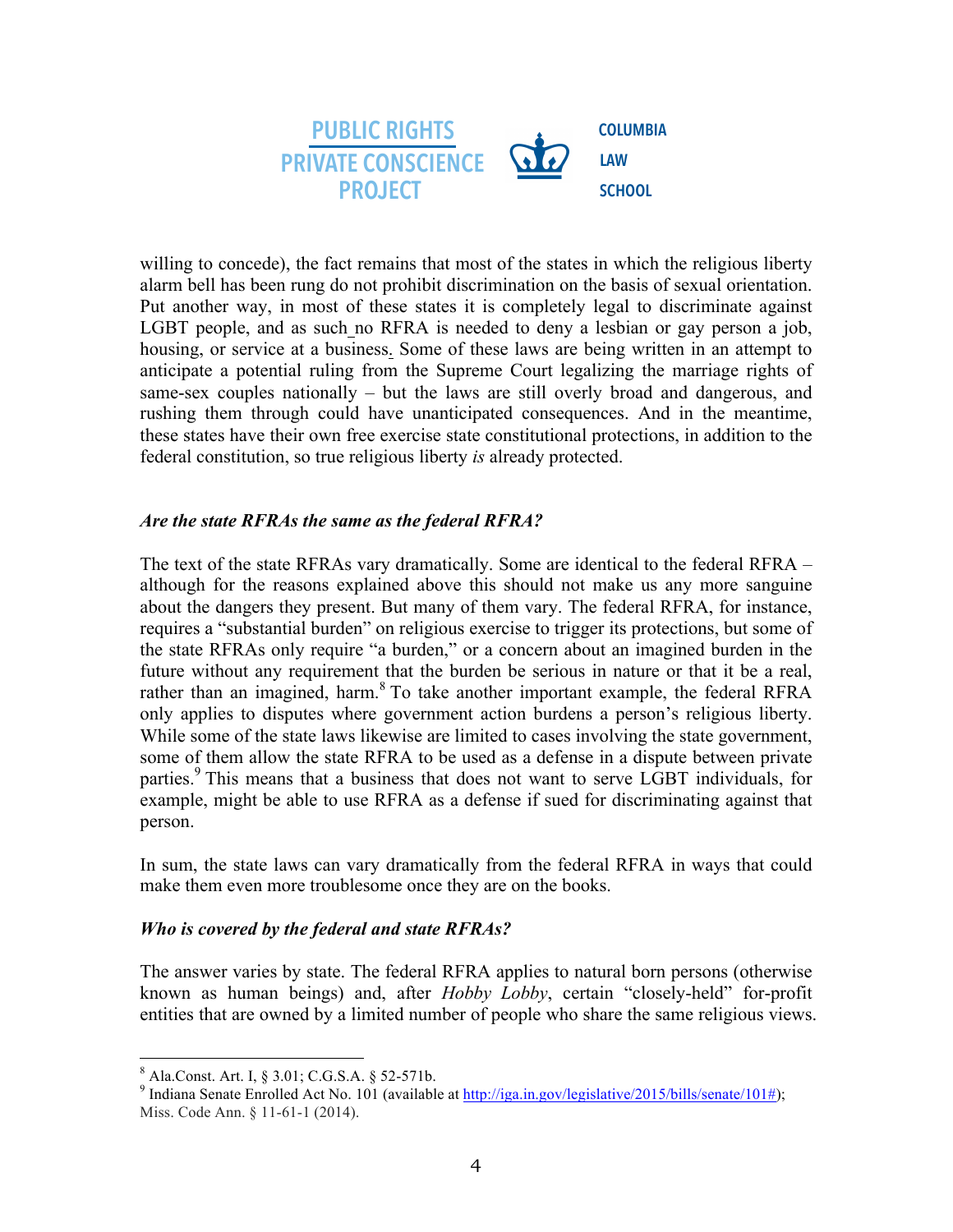

Many state RFRAs simply use the term "person" and don't define what they mean by that term. Without litigation on the question it is not clear whether a state court would interpret them to apply only to natural-born persons or to any non-profit or for-profit entities. Indiana's RFRA, however, explicitly applies to all for-profit businesses regardless of the size or homogeneity of their ownership, making it much broader in scope than most other state RFRAs.<sup>10</sup>

# *Are the new state RFRAs different from the older state RFRAs***?**

That depends on the wording of the laws. Some of the older state RFRAs, passed closer in time to the federal RFRA, also departed occasionally from the wording of the federal RFRA, which sometimes made them more restrictive and sometimes less so.

That being said, the new state RFRAs are unique in beginning to explicitly extend religious liberty rights to disputes between private parties. They are often being written to protect one particular type of religious action, which is the refusal by businesses to serve LGBT customers or particularly to participate in LGBT marriages.

# *Do RFRAs really matter?*

 $\overline{a}$ 

YES. There has been a misinformation campaign by those supporting broad state RFRAs to claim that RFRAs won't make much of a difference or don't have much impact. This claim is questionable on its face – if RFRAs won't make a difference why is there such a push to support them? The answer is that they *do* matter, quite a lot. RFRAs can allow real discrimination that has both material and dignitary harms to its victims. Imagine the costs of the real case of a lesbian waitress who is harassed by her boss about her sexuality constantly, which her boss claims is part of his protected religious liberty.<sup>11</sup> Or another real case, in which a doctor refused to treat the sick infant of a gay couple because he or she does not believe gay parents should raise children. <sup>12</sup> These are the kinds of actions that supporters of broad state RFRAs believe should be protected.

It is important to bear in mind that almost all of these new RFRAs are not limited to contexts that implicate LGBT rights. Rather, they grant rights that could be invoked in a

<sup>&</sup>lt;sup>10</sup> Indiana Senate Enrolled Act No. 101 (available at http://iga.in.gov/legislative/2015/bills/senate/101#.<br><sup>11</sup> *Salemi v. Gloria's Tribeca Inc.*, 982 N.Y.S.2d 458, 459-60 (2014), *available at* 

http://www.nycourts.gov/reporter/3dseries/2014/2014\_01838.htm. 12 "After 'much prayer,' doctor refuses to see 6-day-old baby because she has two moms," DailyKos.com, (Feb. 19, 2015) *available at* 

http://www.dailykos.com/story/2015/02/19/1365444/-After-much-prayer-doctor-refuses-to-see-6-day-oldbaby-because-she-has-two-moms.